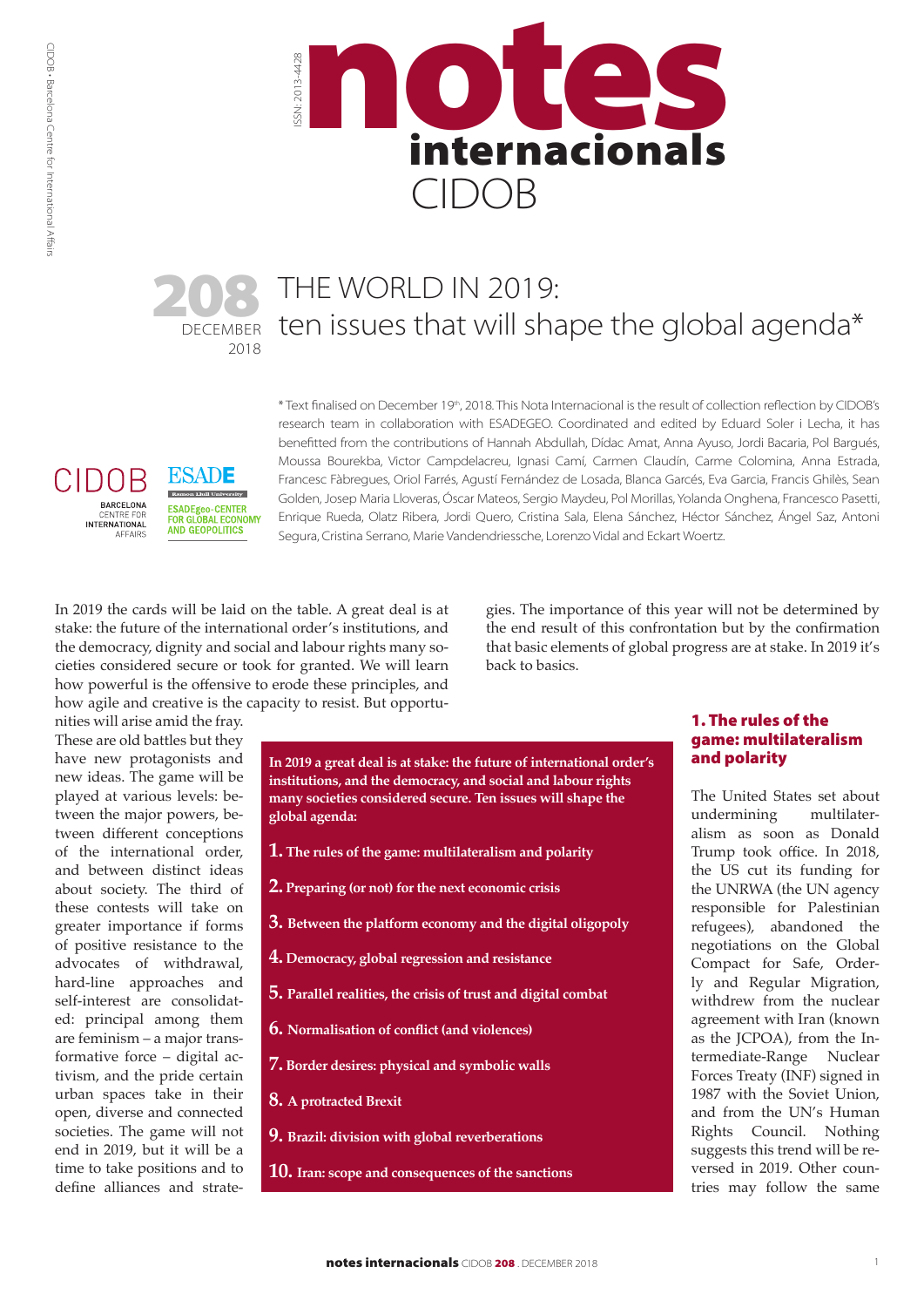path, either out of affinity with Trump's foreign policy, or because they consider an appropriate time has come to question multilateral frameworks in which they are poorly represented. The announcements at the end of 2018 of Brazil rejecting the presidency of the COP25 and various countries withdrawing from the Global Compact on Migration suggest the presence of this trend.

The tension between China and the United States, with the trade war as its backdrop, will keep the other international actors on tenterhooks. The G20 summit in Buenos Aires managed to delay the imposition of new trade tariffs by a few months, but the truce does not mean a change of direction that will avert a potential collision between the two economic superpowers. In 2019 three scenarios may result: a clash, a new extension, or a surprise turn in the form of a bilateral agreement from which both players proclaim themselves victors. In any of these three cases, the decisive characteristic is the strength and strategy of the opponents and not respect for the rules of the game or the other players. In one form or another, to a greater or lesser degree, multilateralism will emerge weakened. 2019 is a year in which trust will be eroded, leaving us in a worse condition to react jointly to any challenges of global dimensions.

In 2019 two paradoxes will arise: with the zeal of the convert China will emerge as the champion of multilateralism and this means institutions and frameworks that were already

The importance of this year will not be determined by the end result of the confrontations but by the confirmation that basic elements of global progress are at stake

dysfunctional such as the World Trade Organization and the United Nations Security Council will be idealised. This will also be a year in which we will have a sense of whether the problem is the rules of the game – and if this is the case, new rules will have to be proposed – or whether we are witnessing a deeper crisis of values and the alternative is therefore to play without rules or without institutions that ensure compliance with them.

It will also be a year in which we will know whether this is a game in which there are only two important players – thereby advancing towards a new bipolar dynamic but with obsolete rules – or whether the other players decide to turn away and play from their own hands. 2019 should be a year for taking matters in hand, especially for actors like the European Union, who have been defending multilateralism with greater vigour and who will have to decide whether to choose to take a step forward in defending already existing institutions and frameworks or, on the other hand, to accept that a new phase has begun in which the best form of defending it is to accept its fragmentation. In other words, whether they accept that simultaneous games will be played or – and which comes to the same thing – that the absence of global consensuses could give precedence to regional and interregional agreements. If it is the latter, they will face an added

problem: the rivalry between regional powers – often ideological in nature – which is already taken many organisations hostage.

# 2. Preparing (or not) for the next economic crisis

In 2019 speculation will grow about the trigger of the next global economic crisis and whether we are better or worse prepared to face it than in 2008. Three possible causes will be given: the disruptive effects to the global economy of the possible trade war between the United States and China; a global crisis with its origin, this time, in emerging countries; or some of the European Union's weak flanks sowing uncertainty at global level.

The gradual ending of the monetary expansion cycle, the fluctuations in the energy markets and the fear of contagion between and from emerging economies could deepen the financial difficulties already felt in 2018. The more debt an economy has in dollars, the more it will suffer from interest rate rises in Washington in the form of currency devaluation, unchecked inflation and difficulty accessing credit. Governments that introduced austerity measures in 2018 such as Brazil, Argentina, Venezuela, Turkey, Algeria, Egypt, South Africa, Sudan and Pakistan may suffer even more from a perception of economic deterioration that translates into increased social unrest. In some of these countries the economic turbu-

> lence may be increased by coinciding with electoral processes, above all after elections have been held and the time comes to implement new cuts. In chronological order, Turks elect their mayors in March, Algerians their president in May, South Africans have general elections some time between May and August, and Argentineans do the same on October 27th.

If, on the other hand, we turn our attention to Europe, the main headaches will be Italy and Brexit, an issue we develop further on. Italy has experienced low growth for over two decades but managed to dodge the ghost of bailouts during the previous crisis. The main fear this time will be that, in the case of severe economic difficulties, the eurozone will have neither the political will nor the resources to keep the third largest economy in the euro afloat and protect it from speculative shocks. The premise that Italy is "too big to fail" will increase the Italian government's defiant attitude towards the European institutions. If the excessive deficit procedure to Italy comes into effect with the obligatory vote and decision of the Council of the European Union, the options for defending the euro from the debt crisis will come up against defending members states' budgetary sovereignty. In the year of the twentieth anniversary of the euro's creation, the European Union may find itself obliged to choose between bad and worse, and handling this turbulence will keep the markets (pre)occupied.

In contrast to what would be reasonable, the acknowledgement that sooner or later an economic crisis will arrive and the identification of weak points will not result in an acceleration or intensification of the measures for facing them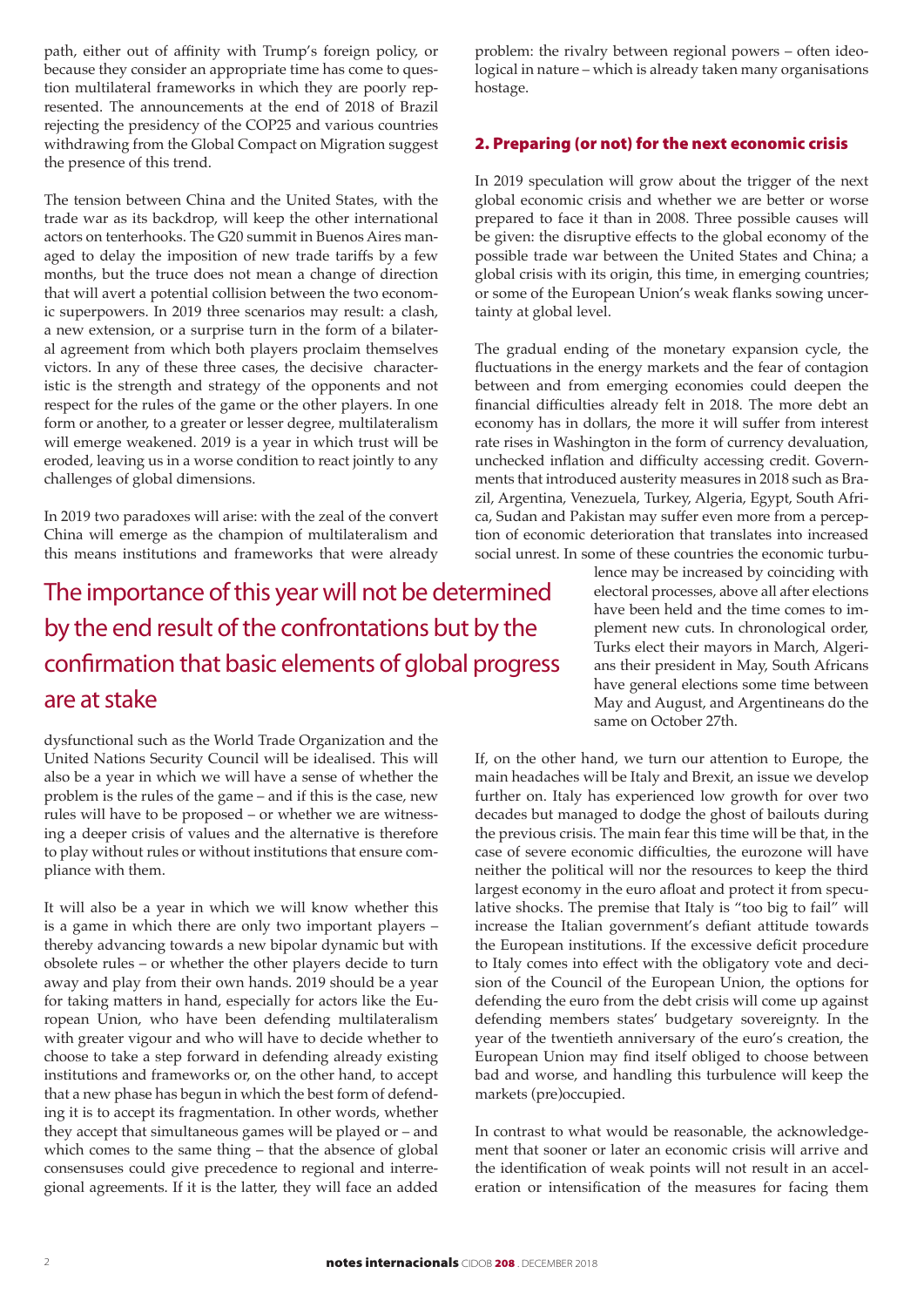with better guarantees and lower costs. The optimists (and we must hope they are right) will hope fear of the cliff edge tempers the temptation to return to protectionism. Another crisis cannot be avoided – they are cyclical – but its intensity can be reduced. While we await a new shock 2019 will continue to show the ravages of the previous crisis in the form of growing inequalities with increasingly visible territorial and generational derivations. In other words, as only some of the causes of the 2008 crisis have been partially addressed, handling its consequences will remain a pending issue. Hence, when a new crisis arises the doubt will surface of whether this is really something new or proof that the previous crisis was never really overcome.

## 3. Between the platform economy and digital oligopoly

2018 has been a year in which discussion of the effects of the business model of many digital platforms has been generalised and terms such as "uberisation" have begun to form part of everyday language. In 2019 this phenomenon will be consolidated and extended, and the relative weight of digital companies – including platforms – in the global economy will continue to grow and with that growth the perception of this phenomenon will quickly change. These companies will no longer be seen as friendly initiatives launched by young entrepreneurs but as an overwhelming reality that is able

Precisely because the social debate on this phenomenon will intensify, it will divert the attention from another economic (and social) phenomenon that is just as relevant, if not more so: the hegemony of a very small number of digital companies and the growing divorce between capital and work. The world's five largest companies by market capitalisation all belong to this category: Apple, Amazon, Alphabet, Microsoft and Facebook. None is among the world's largest employers, but they are, on the other hand, at the vanguard of what is surreptitiously called "fiscal optimisation". Other meaningful facts: in 2018, Jeff Bezos, Amazon's founder, became the world's richest person and Netflix overtook Disney as the largest audiovisual company. 2019 will be a year of new records that lay bare both the strength of the digital economy and the risks of an oligarchic drift.

# 4. Democracy, global regression and resistance

In 2018, populist forces – openly xenophobic, in many cases – came to power in countries such as Brazil and Italy. In 2019 we will have to pay great attention to whether exercising power takes its toll on them. We will also find out whether this ideological group's attempts to generate a shared political strategy are likely to bear fruit. Above all we will see the extent to which they are able to force regressions on issues of gender, immigration, the death penalty and LGBTI rights. On this they can count on the complicity of other "strong

to sweep traditional operators aside and change the rules of the game in the labour market. They will no longer be seen as exponents of the collaborative economy but as intermediaries

2019 is a year in which trust will be eroded, leaving us in a worse condition to react jointly to any global challenge

between economic actors with large profit margins.

Public administrations at all levels, along with certain sectors of society, will consider more robustly how to tackle this phenomenon and, above all, the negative externalities it may provoke. The technological, innovative and often deterritorialised nature of this business model will present additional challenges in fiscal and regulatory terms. But the oligopolistic tendencies and lack of protection for labour and privacy rights will also cause concern. Housing and everything related to it will be particularly prominent, especially in large cities. The cause will lie less in the platform economy that in how it combines with other trends such as the rent-seeking in the property market that is increasing the problems of access to housing for an increasingly large number of workers.

The perception and effects of the platform economy phenomenon will differ according to social context. Suspicion will rise in many post-industrial societies, particularly where high-quality services and high levels of social and labour protection were in already place. On the other hand, in many developing countries, and especially where services are poor and labour or consumer rights fictional, the explosion of these new platforms will be seen as an opportunity that has positive effect on everyday life, as a source of inspiration when building a more entrepreneurial culture and as a formula for bypassing patronage networks often linked to established political power.

men" such as Trump, Putin, Duterte, Orbán and Erdoğan.

The intensity of the regressions will be measured not only by what these forces propose but by the risk of other political movements normalising, and in the worst cases adopting, part of their discourse. The risk exists of falling into a discursive trap that obliges a choice to be made between "security for us" and "rights for them". In 2019 one of the great battlegrounds for what we may now call the "right-wing populist international" will be the elections to the European Parliament. This will be the moment to check whether these movements have managed to unite and whether their strategy is no longer that of halting the European construction but instead of appropriating it. There can be no doubt that the strengthening of these groups would further fragment the European Parliament and have the potential to produce institutional dysfunction. But it may also promote a new culture of pact-making in which groups such as the greens – held up in many cases as the main opposition to populism and withdrawal – and certain parts of the non-social democratic left that capitalise on the indignation about widening inequalities will play a more central role.

Outside Europe, the elections in Canada will also provide clues to the global nature of this battle, not least because immigration will be prominent in the electoral campaign. What is more, the fact that some of the world's most populous democracies – India, Nigeria and Indonesia, that is to say, near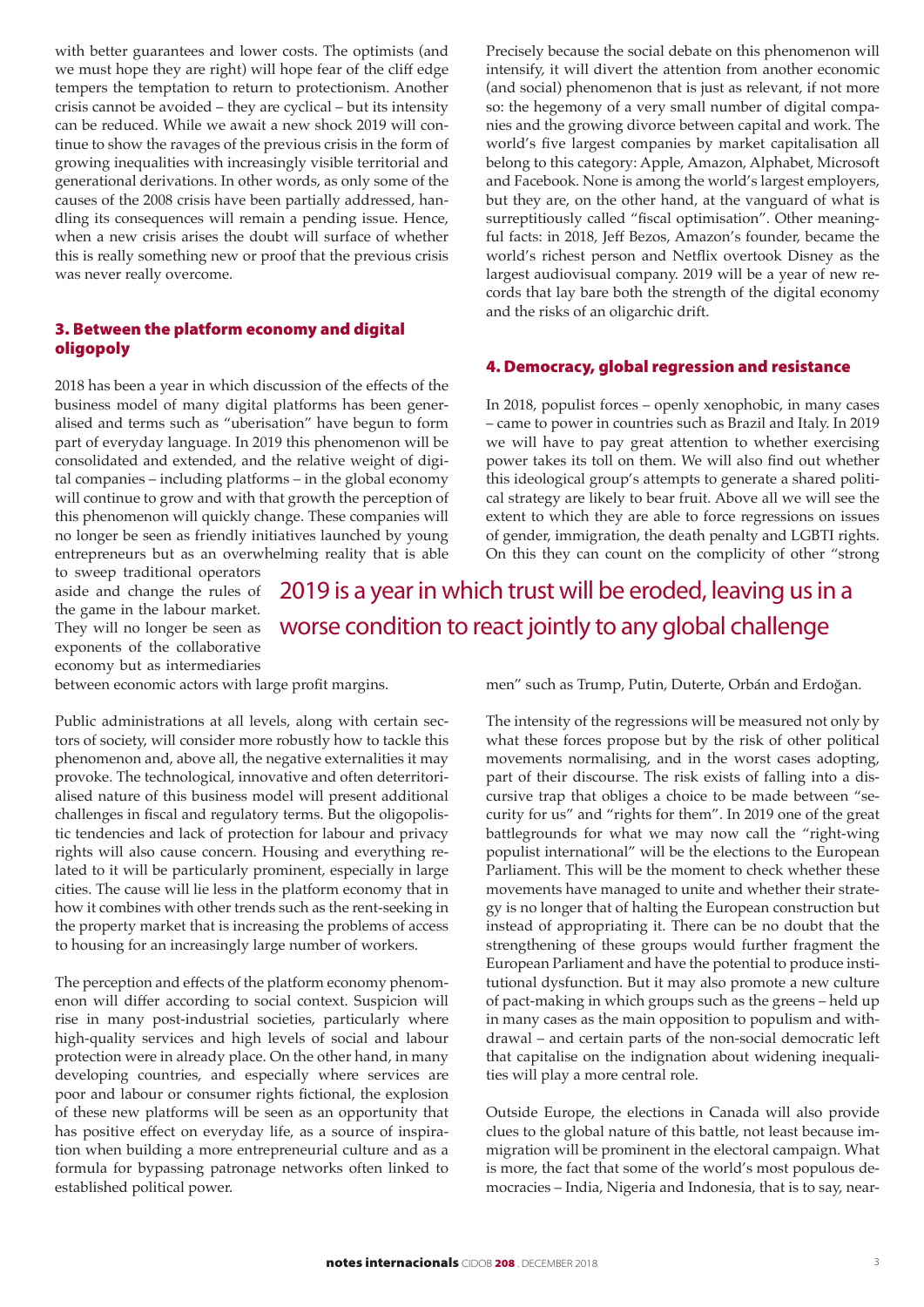ly two billion people – have dates at the ballot boxes in 2019, will remind us that the West is not the only field in which the defence of democracy and its capacity to adapt to new challenges is at stake.

The emancipatory protests that spread around half the world in 2011 have gradually given way to a period of withdrawal. Will 2019 be a turning point? Throughout 2018 we have observed the renewed strength of feminism and coordinated work between cities that have, on certain issues such as climate and immigration, come to defy their respective governments. The stronger the regressive movements grow, the more dynamism and breadth a resistance will acquire that is not content with defending the *status quo ante* but will propose a new democratic agenda. Work in networks and coordination between traditional mechanisms of social mobilisation and new technologies will shape the progress in achieving this agenda.

# 5. Parallel realities, the crisis of trust and digital combat

The gradual ending of the monetary expansion cycle, the fluctuations in energy markets and the fear of contagion between and from emerging economies could deepen the financial difficulties already felt in 2018

The 2018 Brazilian elections suggest a transformation in the use of (dis)information in political activity. The efforts – and hence the disruptive effects – moved from social networks and open platforms to trusted closed digital spaces such as WhatsApp. This means rethinking strategies to adapt to distinct legal, technological and ethical parameters. While this is the trend, some of the ideas proposed in terms of regulation – especially focussed on social networks – will have become obsolete by the time they come into effect.

While in previous years the fashionable concepts have been "infoxication", "post-truth" and "fake news" in 2019 this new society fragmented by information will increasingly express itself through online identities and will continue to configure a digital tribalism that isolates some groups from others. New technologies have placed an enormous amount of information within the reach of citizens and allow them to access highly divergent interpretations of reality. Nevertheless, this technological evolution and the prevailing business model is isolating the digital user within communities that feed back into themselves and reaffirm themselves in their positions, delegitimising those who think differently, questioning the notion of objectivity and contributing to the creation of parallel realities. This exacerbates – and is in part strengthened – by the distrust of intermediaries, experts, journalism and even professional politics. The erosion is even greater when this distrust is extended even to the other citizens who do not form part of the same digital tribe.

The fragmentation and crisis of trust will deepen in 2019 and with it so will the reflection on how to face it, especially among groups who are committed to open societies. Politicisation and charismatic figures combined with positive messages and new representations – based on generation, gender, class or identity – may be the trump card for tackling processes of withdrawal. We saw this in the US mid-term elections of November 2018. The 2019 European elections could be a second laboratory for the formulation of positive alternatives and, possibly, a turning point at the level of electoral participation if thought about in these terms.

### 6. Normalisation of conflict (and violences)

Most of the conflicts that have broken out over recent decades fail to show signs of resolution. There are exceptions, such as the agreement reached in 2018 between Ethiopia and Eritrea, the thawing of relations between the two Koreas, and the relative advances in the conversations between Serbia and Kosovo. Nevertheless, the trend is towards the chronification of conflicts and even towards increased tension in certain crisis whose intensity had pre-

> viously dropped, such as that between Ukraine and Russia. Not only have conflicts been normalised, so have their effects: states that exist in appearance only, borders that lose their meaning and, above all, underfunded humanitarian needs and forced displacement of people that, far from receding, continue to grow.

What is receding is the attention paid internationally to these points of instability.

Fatigue grows, the sense of urgency disappears and the hope of finding arrangements that are satisfactory for the parties involved wears out. That does not mean that in 2019 no proposals will be on the table. A good example is the already famous "agreement of the century" the United States is promoting to put an end to over 70 years of Arab-Israeli conflict. Attention will have to be paid to the electoral ramifications as Netanyahu may find himself compelled to call early elections. But this plan, like others that may be proposed for Syria, Libya or Yemen, will be received with scepticism and, above all, will not be seen as mechanisms for ending the violence in the field.

International action will not aim to achieve situations of peace and much less build democratic, liberal states. In a context of lowered expectations it would be considered a success to contain the points of instability, stopping the phenomenon of territories that escape the control of their respective states, increasing the resilience of societies while absorbing crises that crop up, avoiding conflicts spreading towards neighbouring territories and, above all, preventing their effects reaching developed countries. We will see this in the formulation and development of the missions of the United Nations, the European Union and other international organisations in the countries of Western Africa and the Sahel. To the extent that the aim is to prevent the situation from degenerating, a certain level of violence will be normalised.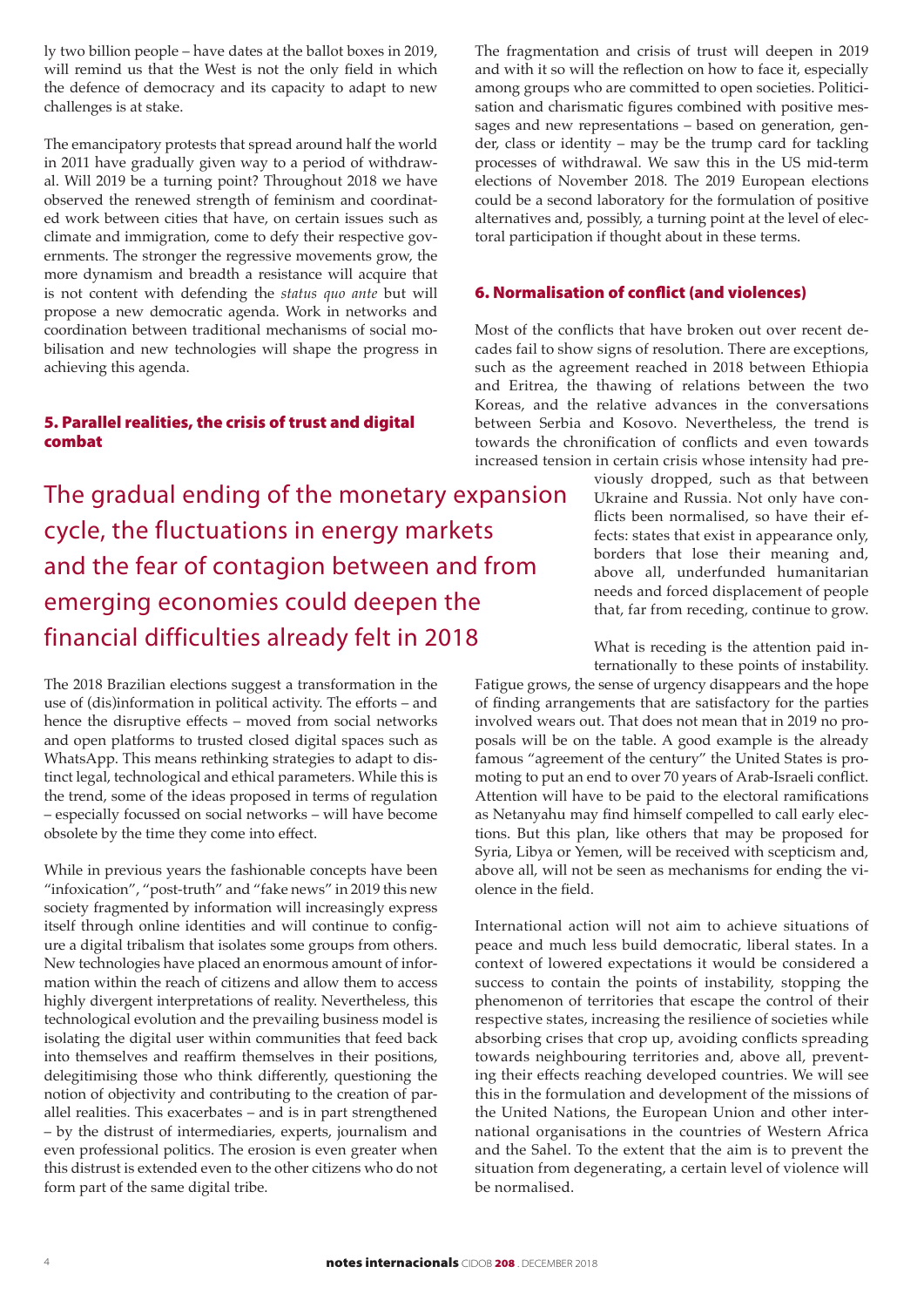Only when victims manage to make themselves visible and proximate, for which they need international collaboration, will the attention of public opinion and global leaders be regained. It is a long-distance race, as the campaigns to raise awareness about the Rohingya, the war in Yemen and violence against women in all manner of contexts demonstrate. A novelty in 2019 will be that Latin America and specifically Central America will play a more prominent role in the global discussions on violence than in the past. The migrant caravans leaving Honduras, Guatemala and El Salvador in autumn 2018 were a reminder of the extremely high levels of violence from which many Latin American societies suffer.

### 7. Border desires: physical and symbolic walls

In 2019 the 30th anniversary will be celebrated of the fall of one famous wall: Berlin's. And yet it will be a year in which many more are put up, both physical and symbolic. The dynamics of withdrawal and the desire to contain pockets of instability have a clear reflection in two parallel processes that will continue growing stronger in 2019: the militarisation and fortification of existing borders and the externalisation of border con-

trol. United States and European Union policies will contribute to building international standards. Australia will be a reference point, along with many other Asian, North African and Middle Eastern countries who are putting a great deal of effort into sealing borders.

The stronger the regressive movements grow, the more dynamism and breadth a resistance will acquire that is not content with defending the *status quo ante* but will propose a new democratic agenda

For migrants, the increase of risk and violence en route will provoke a greater feeling of urgency to reach the final goal. This is one of the points where Spain will take on greater international importance in 2019. Great attention will also have to be paid to the effects of border militarisation in spaces where territorial limits exist only on paper because local communities ignored them and maintained strong social and economic ties. The Sahel is one area where this dynamic will be most intense.

The other side of the coin will be the dynamics of trans-territoriality that have one old protagonist – diasporas – and one newer one – social networks and digital platforms. Even as physical borders are erected, the circulation of ideas and information will grow, generating new (inter)cultural dynamics and, on occasions, political and social mobilisation. The urban centres can be laboratories of debordering and hybridisation. Cities will be the setting in which the confrontation will be settled between hospitality and hostility.

The global phenomenon of increased internal inequalities is erecting social borders that are less visible but no less significant. The distance is growing between spaces that generate wealth, attract talent and investment and those that remain on the margins of the dynamics of growth and that even depopulate. Fragmentation of political communities increases with major electoral impact as seen in the United States and in many European countries. Invisible walls are also those that segregate the neighbourhoods of individual cities by

uate the risks and consequences of the decisions made in 2016. It is highly difficult, not to say impossible, to see any of the main players in this episode emerging as victor. More likely is that they will be left to count their losses. Any dramatic shifts that occur in injury time could further increase the perception of risk. Clearly, the United Kingdom will be the country that is most affected by this uncertainty but its effects will spread to places where the economic and human links with the United Kingdom are strongest: Germany, the Netherlands, Spain and, of course, Ireland. For the latter, the final outcome must not alter the balances that allowed the Northern Ireland conflict, which lasted decades and left more than 3000 people dead, to be buried.

levels of education, healthcare, infrastructure and facilities. It will be shown that borders do not have to be either physical or political to be meaningful.

#### 8. Protracted Brexit

March 29th 2019 is marked on the international calendar as the deadline for the United Kingdom to leave the European Union. That is what British citizens expressed in the referendum in 2016 and that is what the government requested when activating the famous Article 50. The genie was let out of the lamp when then prime minister, David Cameron, erred in his calculations for maintaining control of the Conservative Party. At the end of 2018 domestic policy issues, particularly the fratricidal confrontation among the Tories, again unleashed all manner of speculation. Could the clock be stopped? Would it be possible to back out? Are both parties really prepared for a no-deal scenario? Can what has already been agreed be renegotiated?

As the decisive moment has approached the unknowns have become no clearer and doubts have instead grown around when and how this saga will end. Nevertheless, all the pos-

sible scenarios for 2019 converge around two certainties. The first is that everything Brexit-related will continue to shape the European agenda not just this year but beyond it, consuming efforts and diverting attention from other equally urgent priorities. The United Kingdom will continue to be tethered one way or another to the European Union and even in a no-deal or in a "hard Brexit" scenario it will be very difficult to reverse 40 years of regulatory convergence and commercial, human and political relations between the United Kingdom and the continent. The second certainty is that British society will remain divided. Brexit is a reflection of a series of divisions (generational, territorial, socio-educational and identity-related) that have emerged with particular severity in the United Kingdom, but are also present in other European societies. 2019 should be another year of introspection. A time to eval-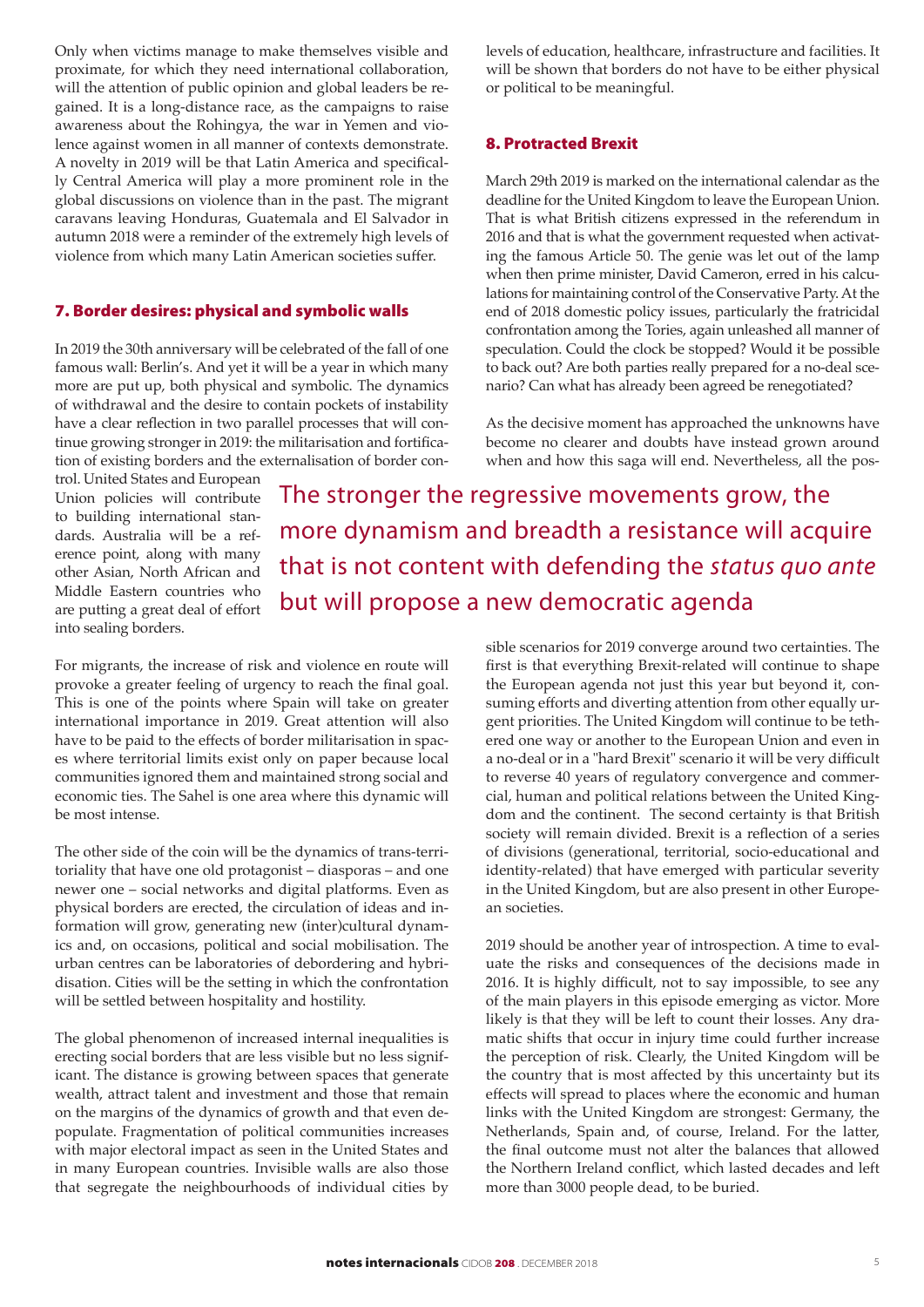### 9. Brazil: division with global reverberations

#### 10. Iran: scope and consequences of the sanctions

In our report for 2018 we warned that the elections in Latin America would take place in a context of polarisation. And indeed, the battle was not for the centre ground but a counterposing of highly distinct models, and the middle classes – fearful of losing their status or jaded by the corruption of previous governments – tipped the balance. The elections that carried Jair Bolsonaro to the Brazilian presidency were the most notable example of this dynamic, both due to the intensity of the political and social fragmentation and the country's particular weight in the Americas. Politically, 2019 will begin with the new Brazilian president's inauguration, which is planned for January 1st.

Brazil is a mirror in which many of the dynamics that will shape 2019 will be reflected, at times with real intensity. We will have to pay great attention to the evolution of the Brazilian economy, as it will be one of the scenarios that will condition the global perception of the fragility or resistance capacity of the emerging economies and even where the line is drawn between different types of emerging econo-

The trend is towards the chronification of conflicts and even towards increased tension in certain crisis whose intensity had previously dropped, such as that between Ukraine and Russia

my: China and India on one side and the rest on the other. We will witness the political and social division between those who feel like victors and those who have been cornered and who, to a large extent, are also the main victims of the economic deterioration. The populism and aggressiveness Bolsonaro displayed in the electoral campaign will be transformed into government action with a strong militarist component. Over the first months, many will ask whether the exercise of power will soften their positions. The Donald Trump precedent is not particularly encouraging. Continuing with the United States parallel we will see the extent to which Brazilian society mobilises against some of Bolsonaro's policies or gestures, and whether democratic resistance phenomena with new forms of mobilisation and solidarity mechanisms emerge.

Brazil's political shift will acquire global importance as a reverberation of the Trumpist worldview and specially if a new means of attacking multilateralism opens up. Nevertheless, this political shift will have greatest impact in Latin America. In 2019 the regional divide will widen and Venezuela will continue to be one of its epicentres. Cuba, on the other hand, will seek to make trade-offs and continue its policy of diversifying partners. But the novelty will be that Brasilia's alignment with Washington will begin a revision of the traditional struggle for regional leadership with Mexico. López Obrador's victory in the Mexican elections has placed the two main Latin American powers poles apart. Which of the two will be better able to negotiate and evade the storms that await them both?

In 2018 we said that the Gulf had acquired greater centrality. The trend will be maintained in 2019. We will see how united the anti-Iran bloc led by the United States, Israel and Saudi Arabia is and, above all, what the scope and consequences are of the sanctions imposed by Washington. The most immediate impact is on Iran's society and economy. Those most harmed will be reformist sectors of the regime that had promised economic dynamism and an international opening up. On the other hand, the hardest-line factions of the regime, along with the sectors that are best established within a self-sufficient economy, will feel more legitimated and will feed the rhetoric that Iran should set itself to resistance mode. Yet, in 2019 the fortieth anniversary will be celebrated of the Islamic Revolution and it is likely that this event will be taken advantage of to unite the regime against external enemies.

In 2019, we will also see if the grace period given to eight countries to correct their dependence on Iranian oil runs out or whether another extension is granted. The decision will be conditioned by oil prices, relations between Russia and Saudi Arabia, and the capacity to overcome bottlenecks in terms

> of exporting crude. China and Turkey will appear as economic lungs for the Iranian economy and, above all, it will be a year in we will see which international companies and governments decide to adapt to the US demands – most, in all likelihood – and which seek ways to evade or openly challenge them. This will consolidate the trend among certain countries to use their own

currencies instead of the dollar. In everything connected to the sanctions on Iran, the debate will swing between principles – above all in relation to the need to maintain the agreements reached and preserve the multilateral frameworks – and the ability to defend national or business interests.

We began the list of issues that will shape the international agenda speaking of a game on which basic questions depend and, among them, naturally, are the rules of the game themselves. Although China and the United States are the players with the strongest cards, other rivalries should not be overlooked. Players with fewer trump cards may be able to change the dynamic of the game if the attention of the main opponents is distracted. The tension between Iran and the United States will, therefore, be the other focus of attention in this long game. The threats and provocations that will be made will be one of the main decisive factors on the global agenda. The stakes may rise and the significance of this game will grow if the struggle is not only between Washington and Tehran but instead between the White House and the other players. Russia, the European Union, China and the other large Asian economies have made significant bets and will not be content merely to be spectators of this duel.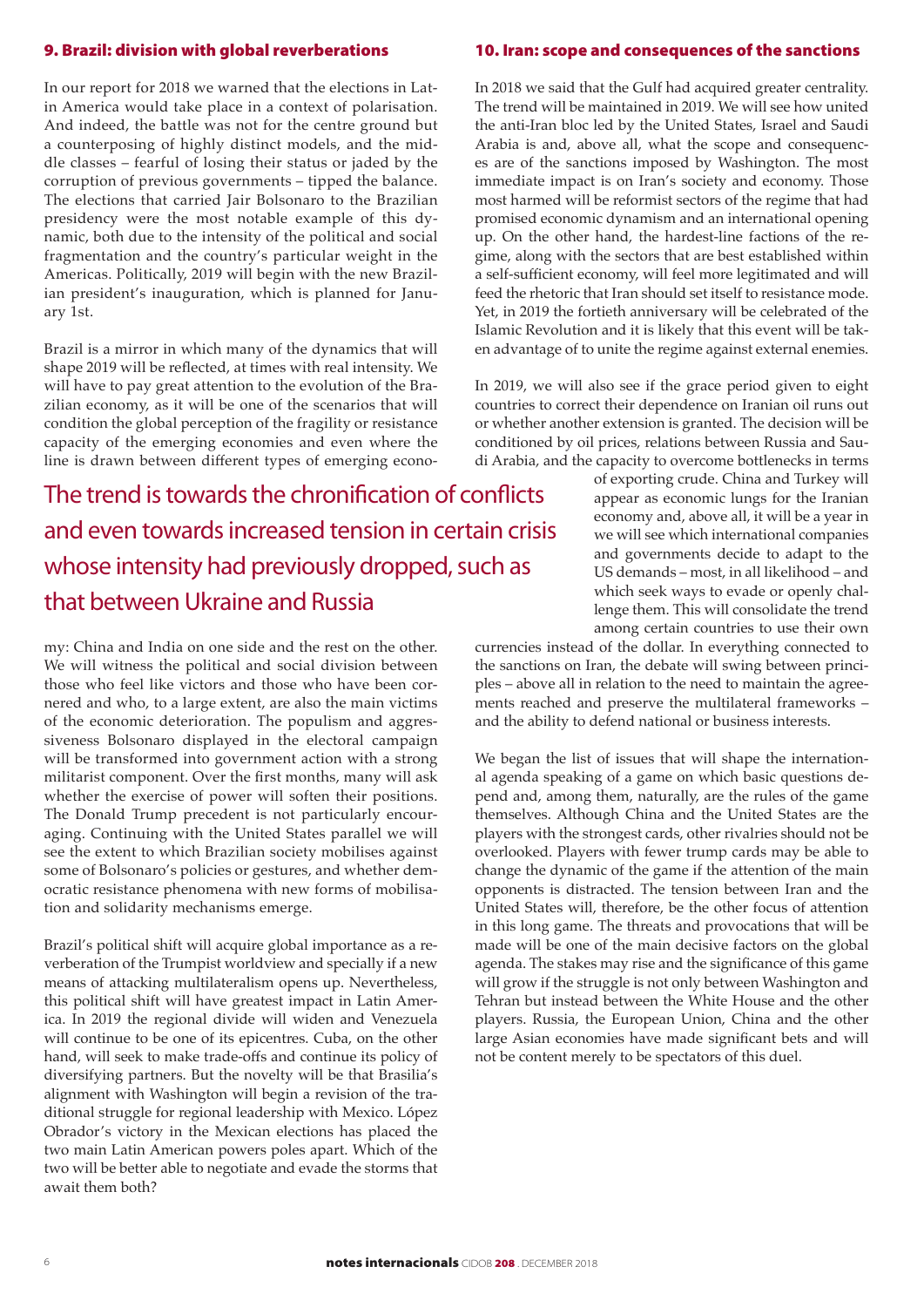| 100 dates to mark in the calendar        |                                                                                                                                                                                                                                                                                                                                                                                                       |  |
|------------------------------------------|-------------------------------------------------------------------------------------------------------------------------------------------------------------------------------------------------------------------------------------------------------------------------------------------------------------------------------------------------------------------------------------------------------|--|
| <b>January 1st:</b>                      | 60 years since the triumph of the Cuban Revolution. Commemoration of Fidel Castro's arrival in Santiago de Cuba, which marked<br>the beginning of Castroist Cuba and the end of the Batista dictatorship.                                                                                                                                                                                             |  |
| January 1st:                             | 20 years since the euro's creation. Introduced in the first phase as an accounting currency and for electronic payments, the physical<br>currency entered circulation on January 1st 2002. It is currently the official currency in 19 of the 28 EU member states.                                                                                                                                    |  |
| January 1st:                             | Renewal at the United Nations Security Council. South Africa, Indonesia, Germany, the Dominican Republic and Belgium will<br>become non-permanent members of the UN Security Council, replacing Ethiopia, Kazakhstan, the Netherlands, Bolivia and Sweden,<br>whose mandates end.                                                                                                                     |  |
| January 1st:                             | Inauguration of Jair Bolsonaro. A new era begins in Brazil with the incoming president's promise to reduce the country's levels of<br>insecurity and to apply a series of structural reforms.                                                                                                                                                                                                         |  |
| January 3rd:                             | 10 years since the creation of Bitcoin. A turning point in the so-called digital economy, allowing the payment of goods and<br>consumption using a cryptocurrency.                                                                                                                                                                                                                                    |  |
| January 18th:                            | 10 years since the end of the Gaza War. Also known as the Gaza Massacre, it lasted nearly three weeks and provoked the destruction<br>of much of the territory's infrastructure.                                                                                                                                                                                                                      |  |
| January 20th:                            | 10 years since the financial crisis started in Iceland. Hundreds of people protesting in front of the Icelandic parliament began the<br>so-called "Pots and Pans Revolution" against an economic crisis that ended with the collapse of the three main Icelandic banks and the<br>intervention of the IMF.                                                                                            |  |
| <b>January 20th:</b>                     | <b>Tenth anniversary of Obama's inauguration as US president.</b> A good time to analyse the impact of his two terms and the differences<br>from the current Trump administration.                                                                                                                                                                                                                    |  |
| January<br>$22nd-$<br>25th:              | <b>Davos Forum.</b> Annual event bringing together the main political leaders, senior executives from the world's largest companies, heads<br>of international organisations and NGOs, and prominent social and cultural leaders.                                                                                                                                                                     |  |
| February 3rd:                            | <b>Presidential elections in El Salvador.</b> The sixth presidential elections since the peace accords were signed in 1992. The new president<br>will have to focus their efforts on the three main concerns of Salvadorean society: high levels of violence, corruption and impunity.                                                                                                                |  |
| <b>February 3rd:</b>                     | 50th anniversary of Yasser Arafat's appointment as head of the PLO. A key figure for understanding the present state of open<br>conflict with Israel. He led the Palestinian Liberation Organization until his death in 2004 after 35 years of government, and received the<br>Nobel Peace Prize in 1994 alongside the Israeli president Yitzhak Rabin and the foreign affairs minister Shimon Peres. |  |
| February 4th:                            | 15 years since the birth of Facebook. The world's largest social network, with more than 2.2 billion active users worldwide.                                                                                                                                                                                                                                                                          |  |
| February 5th:                            | 25 years since the Markale massacre in Sarajevo. One of the worst massacres of the civilian population in the siege of Sarajevo,<br>which took place between April 1992 and December 1995. Radovan Karadžić, Ratko Mladić and Slobodan Milošević were convicted of<br>the killings by the International Criminal Tribunal for the former Yugoslavia (ICTY).                                           |  |
| <b>February 11th:</b>                    | 40th anniversary of the declaration of the Islamic Republic of Iran. The coup led by Ayatollah Khomeini caused the fall of the Shah<br>of Iran, Mohammad Reza Pahlavi, a traditional ally of the United States, and the establishment of the Islamic Republic, which completely<br>changed the geostrategic relations of the whole region in a way that persists to this day.                         |  |
| February 15th to<br>17th:                | <b>Munich Security Conference #MSC19.</b> Annual meeting of the largest independent forum on international security policies, bringing<br>together high-level figures from over 70 countries.                                                                                                                                                                                                         |  |
| <b>February 16th:</b>                    | Presidential and parliamentary elections in Nigeria. The largest economy in Africa faces a new electoral cycle in which current<br>president Buhari will attempt to revalidate his position. The main challenges facing the next president are: the weakness of the domestic<br>economy, the fight against Boko Haram and the independence claims of Biafra.                                          |  |
| February 24th:                           | Presidential elections in Thailand. The country is currently ruled by a military junta that emerged from the coup d'état by the Thai<br>army in May 2014. The centre-left party Pheu Thai, led by the Shinawatra siblings, hopes to defeat the list proposed by the military junta<br>itself.                                                                                                         |  |
| <b>February 24th:</b>                    | Presidential, regional and local elections in Senegal. The incumbent, Macky Sall, has announced his intention to renew his mandate.<br>The country faces a new presidency with growing instability due to the terrorist threat throughout the region and the persecution of<br>opposition political and social leaders in recent months.                                                              |  |
| <b>February 24th and</b><br><b>25th:</b> | First EU-Arab League Summit. Held at the request of the Arab League, it aims to strengthen relations with European states. The main<br>issues on the agenda will be migration and the Arab-Israeli conflict.                                                                                                                                                                                          |  |
| March 16th:                              | Fifth anniversary of the declaration of the Ebola epidemic outbreak in Guinea. The start of one of the worst health crises the<br>world has experienced in recent decades. Sierra Leone, Guinea and Liberia were particularly hard hit, with nearly 28,000 people dying.                                                                                                                              |  |
| March 20th:                              | Third anniversary of the Turkey-European Union migration agreement. Three years after its implementation, the agreement has<br>substantially reduced the volume on the Turkey-Greece migration route to the detriment of the western Mediterranean route, which<br>affects Spain. A good moment to discuss the effects of border externalisation policies at global level.                            |  |
| March 26th:                              | 40th anniversary of the peace treaty between Egypt and Israel. Its signing by Anwar el-Sadat, president of Egypt and Menachem<br>Begin, prime minister of Israel, brought an end to 30 years of conflicts between the two countries, starting a new chapter in the complex<br>contemporary history of the Middle East.                                                                                |  |
| March 29th:                              | The United Kingdom should leave the EU after more than 45 years. For the first time in EU history, a member would leave the<br>club. A transition period in which the two parties would negotiate their future relationship would then begin that is initially predicted<br>to last until December 31st 2020.                                                                                         |  |
| March 30th-31st:                         | <b>Pope Francis visits Morocco.</b> The Moroccan authorities will take advantage of the occasion to send a message of tolerance. The Pope,<br>for his part, may address both interreligious dialogue and the migration agenda, with Morocco an entry point to Europe many of whose<br>Christians are migrants from Sub-Saharan Africa.                                                                |  |
| <b>March 31st:</b>                       | <b>Presidential elections in Ukraine.</b> The recent resumption of the conflict between the Ukraine and Russia is conditioning the electoral<br>process that is just beginning. The current president, Petro Poroshenko, has announced his intention to renew his mandate.                                                                                                                            |  |
| March 31st:                              | Local elections in Turkey. These elections will serve to measure the support for Erdoğan in the main Turkish cities, the differences<br>between the urban and rural votes and the unity of the opposition parties.                                                                                                                                                                                    |  |
| April:                                   | <b>Presidential elections in Algeria.</b> Abdelaziz Bouteflika stands for re-election for a fifth consecutive term, postponing the debate on<br>his succession again.                                                                                                                                                                                                                                 |  |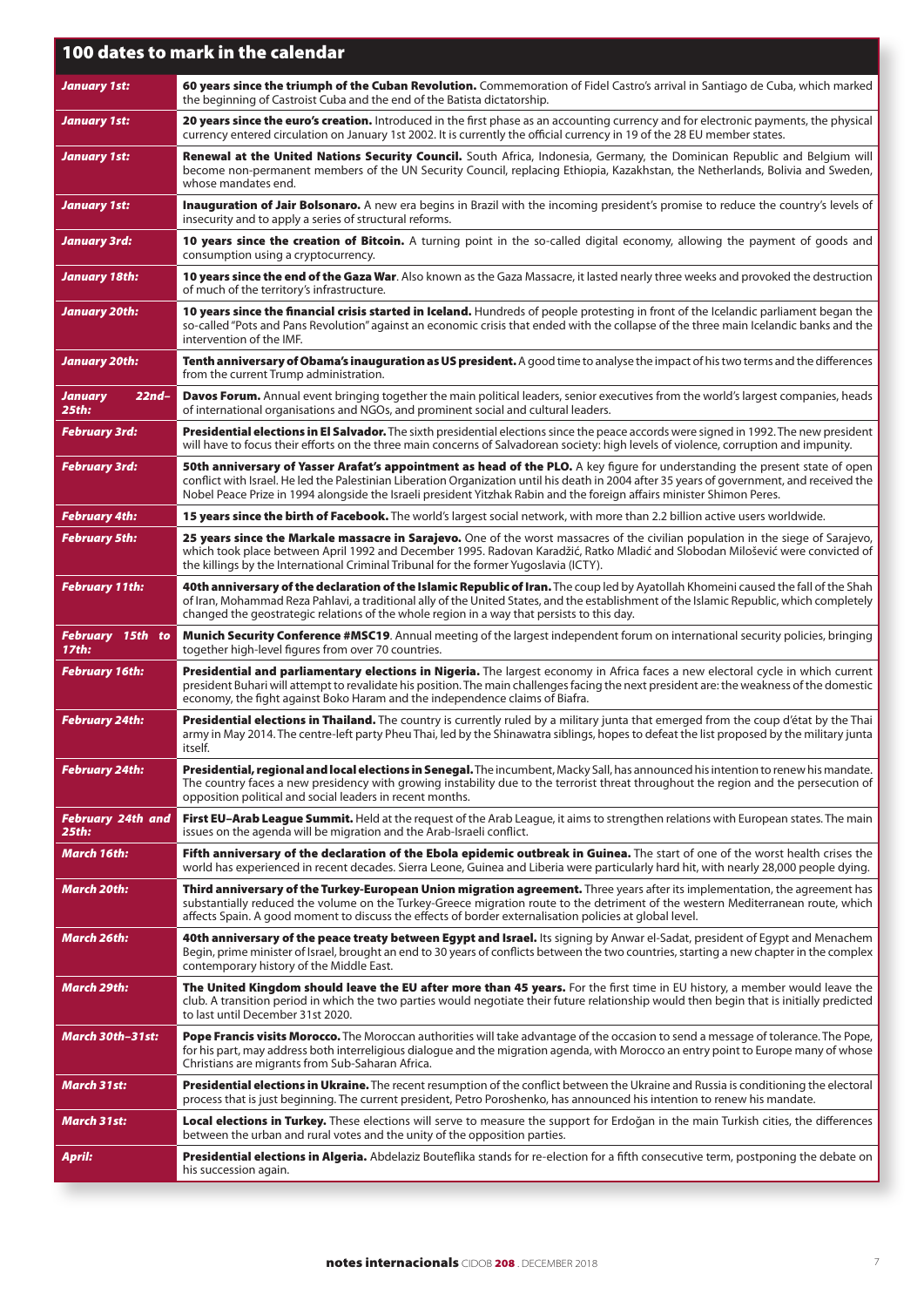| <b>April 1st:</b>        | Centenary of the creation of the Bauhaus school. One of the major cultural events of 2019. Its creation revolutionised urbanism and<br>modern design around the world. Considered the most influential school of architecture.                                                                                                                                                                                                                                                                                                                                                 |
|--------------------------|--------------------------------------------------------------------------------------------------------------------------------------------------------------------------------------------------------------------------------------------------------------------------------------------------------------------------------------------------------------------------------------------------------------------------------------------------------------------------------------------------------------------------------------------------------------------------------|
| April 1st:               | 80th anniversary of the Spanish civil war. This anniversary takes place in a context of strong debate in Spain and Europe over the<br>increased presence of far-right parties in national parliaments.                                                                                                                                                                                                                                                                                                                                                                         |
| April 4th:               | 70th anniversary of the birth of NATO. The world's largest military organisation continues searching for its place in the global<br>strategic landscape, under pressure from President Trump and the open debate in the EU about the creation of a European army.                                                                                                                                                                                                                                                                                                              |
| April 7th:               | <b>25 years since the Rwandan genocide.</b> This massacre led to the killing in 100 days of between 20% and 40% of Rwanda's population<br>- mainly Tutsis and moderate Hutus - and met indifference from the international community.                                                                                                                                                                                                                                                                                                                                          |
| April 11 <sup>th</sup> : | Centenary of the International Labour Organization. Unites governments, employers and workers from 187 member states.                                                                                                                                                                                                                                                                                                                                                                                                                                                          |
| April 14th:              | Parliamentary elections in Finland. Immigration will again occupy much of the country's political debate and could be decisive for<br>the results of the far-right Finns Party and their participation in possible parliamentary arithmetic.                                                                                                                                                                                                                                                                                                                                   |
| April 15th:              | 100 years of the Save the Children Fund. Founded by Eglantyne Jebb after the First World War, it is now one of the world's largest<br>NGOs.                                                                                                                                                                                                                                                                                                                                                                                                                                    |
| April 17th:              | General elections in Indonesia. A repeat is expected of the 2014 electoral line-up, which pitted current president Joko Widodo<br>against retired general Prabowo Subianto. These elections will select the president, the representatives of the national parliament and<br>the regional and provincial parliaments.                                                                                                                                                                                                                                                          |
| April 20th:              | <b>Presidential elections in Afghanistan.</b> The fourth presidential elections since the fall of the Taliban government in 2001. Current<br>president Ashraf Ghani has already announced his intention to stand for another term.                                                                                                                                                                                                                                                                                                                                             |
| April 30th:              | <b>Abdication of Emperor Akihito.</b> The planned handover of Japan's head of state, with Emperor Akihito, on the throne since 1989,<br>abdicating in favour of his son, Crown Prince Naruhito, who will become the 126th Emperor of Japan.                                                                                                                                                                                                                                                                                                                                    |
| May:                     | General elections in South Africa. The ANC, in power since apartheid ended in 1994, will attempt to renew its mandate amid growing<br>discontent among the South African population about the economic situation.                                                                                                                                                                                                                                                                                                                                                              |
| May 2nd:                 | <b>500th anniversary of Leonardo Da Vinci's death.</b> A good time to assess the artistic and scientific legacy of one of the most influential<br>thinkers in the history of humanity.                                                                                                                                                                                                                                                                                                                                                                                         |
| May 4th:                 | Centenary of the May Fourth Movement. The mass student movement begun in 1919 was a reflection of the transformative<br>demands made by an urban middle-class section of Chinese society to the feudal ruling class.                                                                                                                                                                                                                                                                                                                                                           |
| May 9th:                 | Sibiu European summit. Two weeks before the European elections EU leaders meet in Romania to reflect on the new Strategic Agenda<br>for the next five years.                                                                                                                                                                                                                                                                                                                                                                                                                   |
| May 14th-18th:           | <b>Eurovision Song Contest in Israel.</b> One of the world's largest music events will be marked by the identity of the host country, which<br>will seek to make political capital from the festival's visibility in international public opinion.                                                                                                                                                                                                                                                                                                                             |
| May 17th–18th:           | <b>Tenth anniversary of the end of the conflict in Sri Lanka.</b> The Sri Lankan army defeated the Tamil Tiger guerrillas after 25 years of<br>conflict.                                                                                                                                                                                                                                                                                                                                                                                                                       |
| May 23rd to 26th:        | <b>European elections</b> . Held simultaneously in the 27 countries that make up the EU, just a few weeks after the Brexit started, if they keep<br>to the schedule. One of the greatest unknowns will be how well the populist and far-right parties do, who will enter these elections<br>better organised and with greater external help.                                                                                                                                                                                                                                   |
| May 26th:                | Federal and regional elections in Belgium. Unless early elections are called, Belgians will elect their parliament on that date. The end<br>of the Belgian coalition government after the departure of the N-VA flemish nationalist party opened a deep political crisis. Once again,<br>migration will be one of the main themes.                                                                                                                                                                                                                                             |
| May 30th:                | <b>International Relations is 100 years old.</b> A group of 37 academics and experts from the United Kingdom and United States who had<br>participated in the Paris peace conference met in the Hotel Majestic in Paris to discuss how to continue their collaboration. From these<br>debates would emerge the British Institute of International Affairs, or Chatham House, in London in 1920, and a year later the Council of<br>Foreign Relations in New York. In 1919 the first Department of International Politics was also created, at Aberystwyth University in Wales. |
| June:                    | New European Commission presidency. The results of the European elections in May will influence the election of the new EC<br>president and other important positions will be negotiated in parallel, such as those of the President of the European Council and the<br>High Representative of the Union for Foreign Affairs and Security.                                                                                                                                                                                                                                     |
| June:                    | General elections in Guatemala. The departure of Jimmy Morales from the presidency will be an opportunity for a country that will<br>face a new presidency conditioned by the migration crisis that has taken hold in the region, by the high levels of violence, the constant<br>cases of corruption and the economic situation.                                                                                                                                                                                                                                              |
| June:                    | General elections in Denmark. Immigration will occupy much of the political agenda in the months leading up to elections in which<br>the governing conservative coalition hopes to renew its mandate. The opposition, led by the socialist group, won the most votes in the<br>2015 elections and will seek a large enough majority to recover the power lost.                                                                                                                                                                                                                 |
| June 4th:                | <b>30th anniversary of the deaths in Tiananmen Square.</b> The anniversary arrives at a time when the Chinese President, Xi Jinping,<br>has recovered some of the identifying traits of the Mao presidency, against a youth that is increasingly resistant to ideological<br>homogenisation in schools and universities and critical of the growing inequality that prevails in the country.                                                                                                                                                                                   |
| June 11th:               | Tenth anniversary of the outbreak of the H1N1 Avian Flu pandemic. The WHO's declaration of a pandemic signified a worldwide<br>public health problem, not so much due to the gravity of the illness as its geographical extension. It is calculated that it caused the death<br>of more than 20,000 people around the world.                                                                                                                                                                                                                                                   |
| June 13th:               | <b>Tenth anniversary of the Green Movement in Iran.</b> After the controversial presidential elections that handed Ahmadinejad victory,<br>called fraudulent by the opposition led by Hossein Mousavi, protests against the opposition took place in the country's main streets<br>and significant repression followed.                                                                                                                                                                                                                                                        |
| June 24th:               | Summit of the two shores of the Mediterranean. Called by Emmanuel Macron, it seeks to promote cooperation and dialogue, with<br>migration and security on the agenda and questions remaining about which countries will be invited.                                                                                                                                                                                                                                                                                                                                            |
| June 28th:               | Centenary of the signing of the Treaty of Versailles. Six months after the armistice that put an end to the First World War, the<br>treaty of Versailles was signed between Germany and the Allies, which imposed significant territorial concessions and the payment of<br>substantial reparations. Many historians believe this treaty contributed to Adolf Hitler's rise to power.                                                                                                                                                                                          |
| June 28th:               | <b>50th anniversary of the Stonewall riots.</b> Marked the take-off of the fight for the rights of the LGTBI community, gay pride marches<br>will be held in commemoration.                                                                                                                                                                                                                                                                                                                                                                                                    |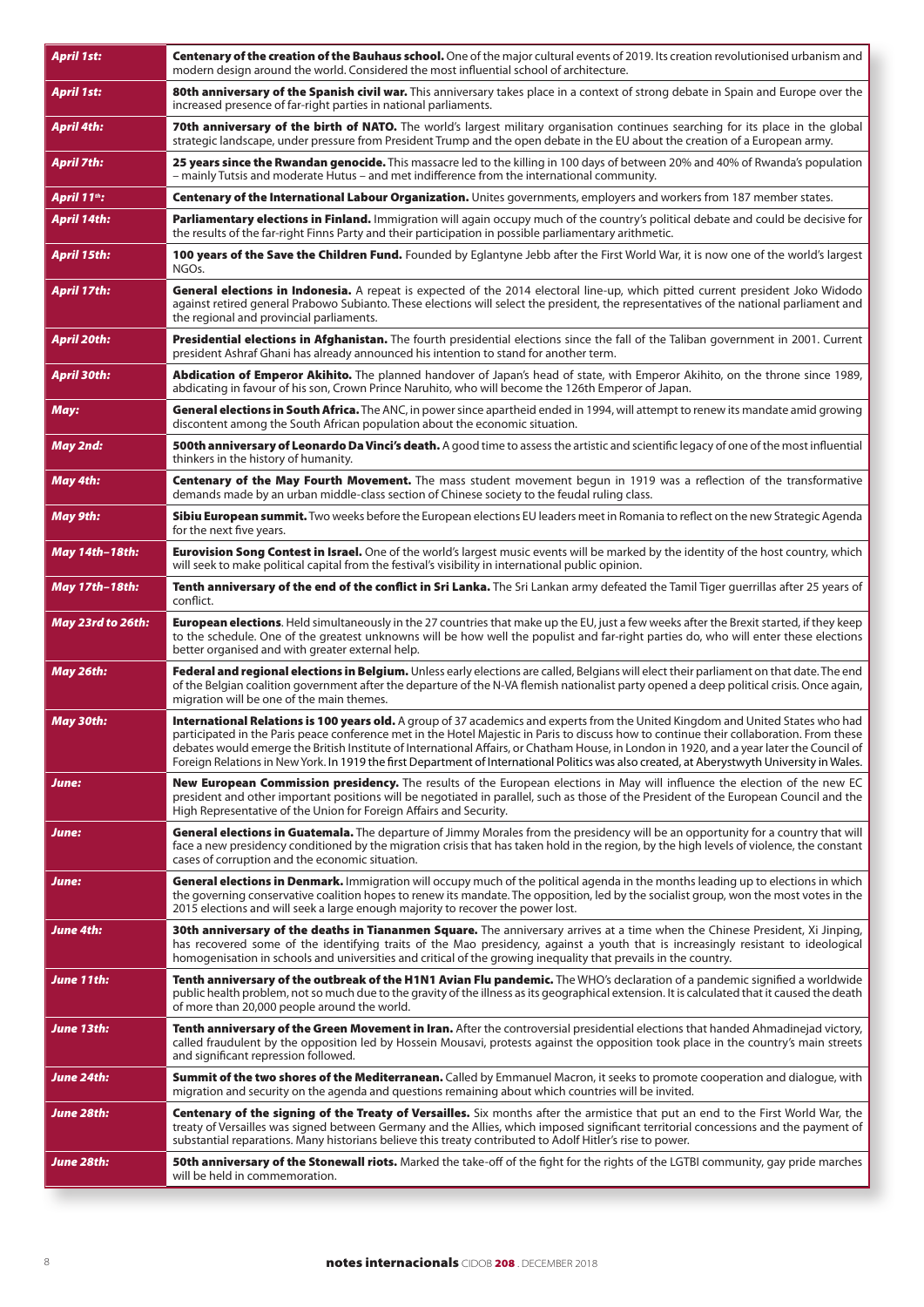| June 28th:                                      | Centenary of the creation of the League of Nations. The first large international organisation and the precursor of the United<br>Nations.                                                                                                                                                                                                                      |
|-------------------------------------------------|-----------------------------------------------------------------------------------------------------------------------------------------------------------------------------------------------------------------------------------------------------------------------------------------------------------------------------------------------------------------|
| June 28th and 29th:                             | <b>14th G20 Summit.</b> The first G20 meeting to be hosted by Japan.                                                                                                                                                                                                                                                                                            |
| <b>First half-year:</b>                         | Second summit between Donald Trump and Kim Jong-un. A good time to evaluate the discussions that began in 2018 between<br>North Korea and the United States over the North Korean nuclear programme.                                                                                                                                                            |
| <b>First half-year:</b>                         | 45th G7 Summit in France: Biarritz will host a new edition of the G7 at which discussions will be held and agreements sought on some<br>of the world's most pressing problems. President Macron will have the climate on his agenda.                                                                                                                            |
| <b>First half-year:</b>                         | General elections in India. The current prime minister, Narendra Modi, begins as favourite to prevail over an opposition, grouped in<br>the historic Congress Party, seeking to reduce the support he won in the last elections.                                                                                                                                |
| July 5th:                                       | 25th anniversary of the creation of Amazon. One of the largest electronic commerce companies in the world, which has<br>revolutionised international commerce, reaches 25.                                                                                                                                                                                      |
| <b>July 9th to 18th:</b>                        | High-Level Political Forum on Sustainable Development. Held in the US, this is the central United Nations platform for the<br>monitoring and revision of the 2030 Agenda for Sustainable Development and the Sustainable Development Objectives. This edition<br>will focus above all on issues of inclusion and equality.                                      |
| <b>July 20th:</b>                               | 50 years since man reached the moon. Neil Armstrong and Buzz Aldrin, in that order, were the first human beings to set foot on the<br>moon, continuing the space race the two great superpowers of the time, the United States and the USSR, had begun a decade before.                                                                                         |
| August 15th:                                    | <b>50th anniversary of the Woodstock Festival.</b> This festival, which shaped the history of modern music, was a turning point for the<br>peace culture movements around the world, especially the United States.                                                                                                                                              |
| <b>August 31st to 15th</b><br><b>September:</b> | <b>Basketball World Cup.</b> A good opportunity for China to show its soft power to the world in a particularly important year of critical<br>"anniversaries" for the Chinese government.                                                                                                                                                                       |
| September:                                      | World Summit on Climate 2019. Brings together heads of state and government from around the world to review the commitments<br>made at the Paris Summit. The presentation of more ambitious plans for sustainable development are also expected.                                                                                                                |
| <b>September 1st:</b>                           | 80 years since the start of the Second World War. Poland's invasion by Germany marked the beginning of the largest armed conflict<br>in history. A good time to analyse the current framework of international relations, especially of the construction of the European<br>project, and the new goals and challenges accumulating on the international agenda. |
| <b>September 1st:</b>                           | <b>50th anniversary of the September Revolution in Libya.</b> Commemoration of the coup d'état against the regime of Idris I, king of<br>Libya, which led to the establishment of the Libyan Arab Republic that was presided over by Muammar al-Gaddafi.                                                                                                        |
| 1 7 t h – 3 0 t h<br>September:                 | 74th Session of the United Nations General Assembly. An annual date that brings all world leaders together to evaluate the current<br>state of their national politics and their vision of the world. Bilateral meetings normally take place at the highest level.                                                                                              |
| September 20th:                                 | 500 years since the circumnavigation of the globe by Magallanes. This voyage, which lasted until 1522, was a milestone in the<br>world's maritime history.                                                                                                                                                                                                      |
| September 23rd:                                 | High-Level Dialogue in the UN on financing for development. Seeks to attract and direct public and private investment from<br>around the world for the implementation of actions and programmes aligned with the achievement of the Sustainable Development<br>Goals.                                                                                           |
| <b>September 1st:</b>                           | 50th <b>anniversary of the Organisation of Islamic Cooperation.</b> Composed of 57 member states, it represents the collective voice of<br>the Muslim world. Saudi Arabia and Turkey vie for its leadership.                                                                                                                                                    |
| September 27th to<br>October 9th:               | World Championships in Athletics. To be held in Doha (Qatar), it will serve as a barometer for evaluating the country's organisational<br>capacity before the challenge of hosting the football World Cup in 2022.                                                                                                                                              |
| October:                                        | Elections in Bolivia. Current president Evo Morales, in the post since 2006, will seek a fourth consecutive mandate. He faces a<br>conservative opposition that will have to decide whether to stand together at these elections or with separate candidacies.                                                                                                  |
| October 2nd:                                    | 150th anniversary of the birth of Mahatma Gandhi. Historic Indian figure of great influence for the civil disobedience and non-<br>violence movement around the world.                                                                                                                                                                                          |
| October 2nd:                                    | <b>First anniversary of the assassination of Jamal Khashoggi.</b> The first anniversary of the assassination of the journalist in the Saudi<br>consulate in Istanbul, which has seriously affected diplomatic relations with the Saudi regime.                                                                                                                  |
| October 6th:                                    | Legislative elections in Portugal. The country faces a new electoral cycle in a much more stable political and economic situation than<br>in previous elections. It is expected that the current government led by the socialist António Costa will renew its mandate.                                                                                          |
| October 15th:                                   | Presidential and parliamentary elections in Mozambique. The country's two historic parties, Frelimo and Renamo, which are<br>immersed in new peace talks, will compete for the presidency again. The current president, Filipe Jacinto Nyusi, has announced his<br>intention to stand for reelection.                                                           |
| October 15th and<br>16th:                       | 20th anniversary of the Tampere summit. Permitted advances to be made in the creation of a common space of freedom, security<br>and justice in the European Union, marking a before and after in European migration policy.                                                                                                                                     |
| October 18th:                                   | 20th anniversary of the creation of the figure of the High Representative of the EU for the CFSP. The appointment of Javier<br>Solana marked the beginning of a common foreign, security and defence policy in the EU.                                                                                                                                          |
| October 20th:                                   | <b>Elections in Greece.</b> After the finalisation of the bailout programmes in 2018, Greece faces a new electoral cycle in which the current<br>prime minister, Alexis Tsipras, will stand again.                                                                                                                                                              |
| October 21st:                                   | General elections in Canada. The current prime minister, Justin Trudeau, vies for reelection in elections shaped by the debate on<br>immigration and relations with the United States.                                                                                                                                                                          |
| October 24th:                                   | 90th anniversary of the 1929 crash. The most devastating market fall in the history of the United States stock exchange brought<br>about the start of a Great Depression with global effects.                                                                                                                                                                   |
| October 27th:                                   | General elections in Uruguay. The left-wing Broad Front coalition, which has governed the country since 2005, is seeking a fourth<br>term against the two main opposition parties, the National Party and the Colorado Party.                                                                                                                                   |
| October 27th:                                   | <b>Elections in Argentina.</b> Executive and legislative positions will be chosen at national and provincial level, as will the president. The<br>current president, Mauricio Macri, aspires to reelection.                                                                                                                                                     |
| October 29th:                                   | 50th anniversary of the first message over ARPANET, the internet's predecessor. Two terminals, one at the University of California<br>and the other at the Stanford Research Institute, established the first communication between two remote computers.                                                                                                       |